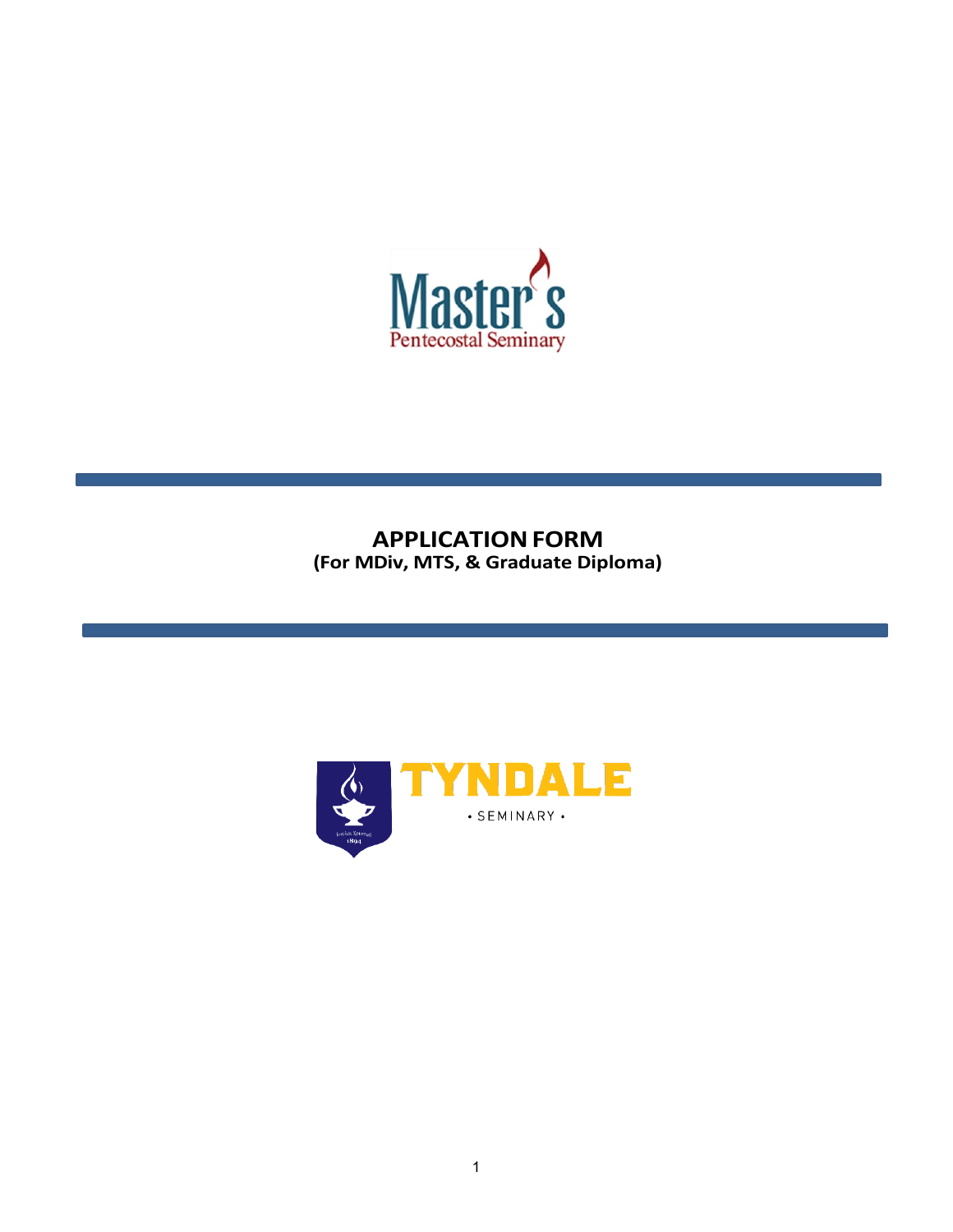**- Blank Page -**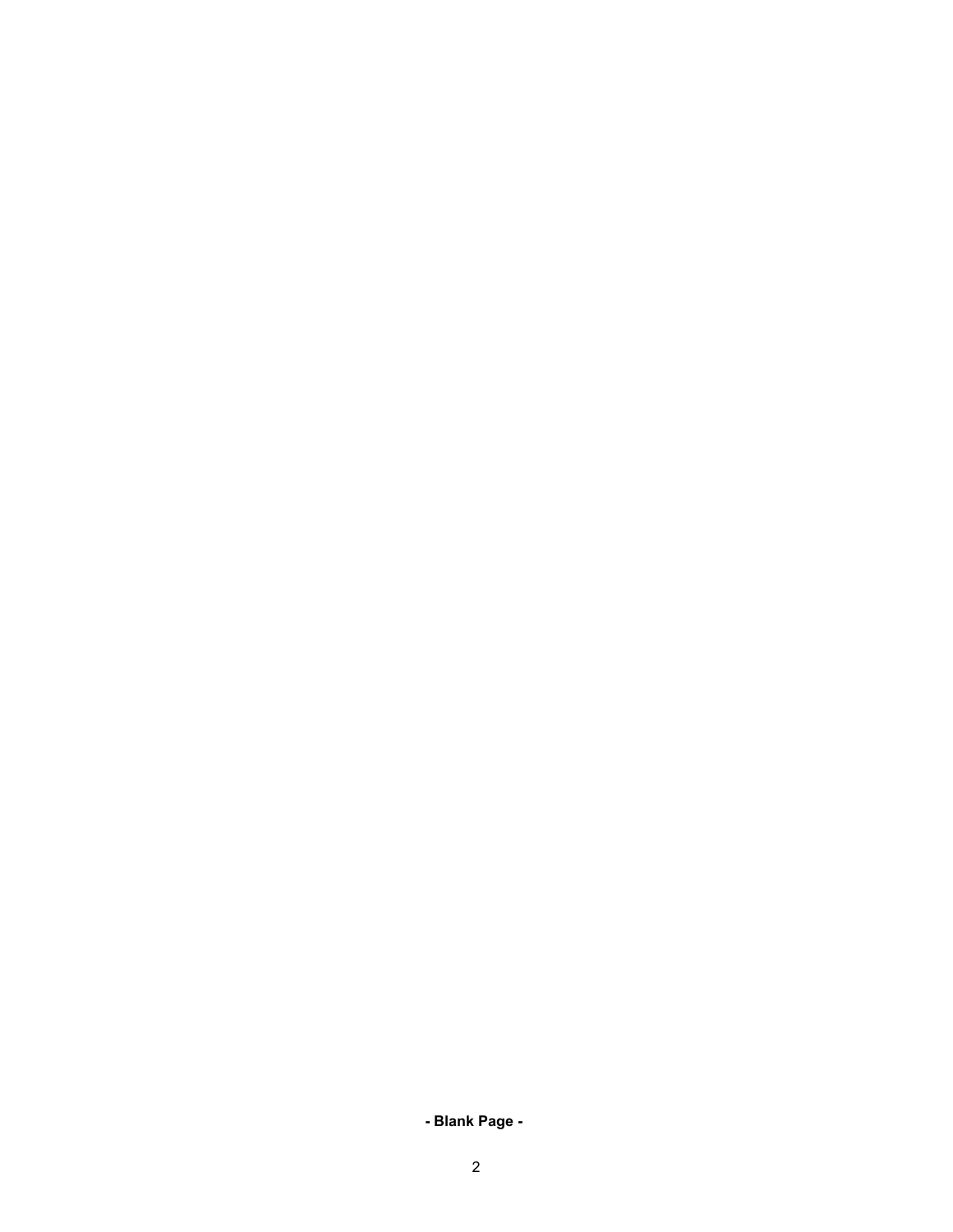

We are excited about your interest in studying at Master's Seminary. You may contact the Dean of Educational Services [\(merv.anthony@mcs.edu\)](mailto:merv.anthony@mcs.edu) if you have any questions or need additional clarification regarding the application process. After the initial processing of this application by Master's, the application and all pertinent documents will be forwarded to Tyndale Seminary for final processing.

Tyndale Seminary makes the final decision as to the acceptance or non-acceptance of students. When accepted, students will register for their courses and pay all fees through Tyndale Seminary. Students are encouraged to apply for scholarships that are available through [Master's Seminary](https://mpseminary.com/financial-aid) an[d Tyndale Seminary.](https://www.tyndale.ca/financial-aid-services/aid)

All information will be treated in accordance with the terms of **Tyndale's Privacy Policy**.

### **Application Form:**

Please answer each question on the application form. Use "N/A" for questions that do not apply. **THIS APPLICATION CAN ONLY BE COMPLETED BY CANADIAN CITIZENS OR LANDED IMMIGRANTS. ANY INTERNATIONAL STUDENTS WHO WOULD LIKE TO APPLY, SHOULD DO SO DIRECTLY THROUGH TYNDALE SEMINARY.** 

### **Application Essay Questions:**

On a separate sheet of paper, type a paragraph for each of the following questions. Please use complete sentences.

- 1. Do you consider yourself a committed follower of Jesus Christ? Please explain.
- 2. Indicate how your relationship with Christ affects your personal conduct and lifestyle.
- 3. How does your desire to study at Tyndale Seminary/Master's Seminary relate to your career goals?
- 4. Briefly describe any business, professional or other significant vocational experience.

### **References:**

Two reference forms must be sent directly to Master's Admissions Office.

- A pastoral/character reference completed by your pastor or leader from your church or religious organization who can assess your personal qualities and suitability for seminary studies.
- An academic or employer reference preferably completed by a professor familiar with your academic performance. If you have been out of school for some time, your employer may submit this reference.

### **Transcripts:**

Official transcripts should be sent directly to Master's College & Seminary from each post-secondary institution you previously attended. We are accepting official transcripts directly from the institution via email as well. [\(admissions@mcs.edu\)](mailto:admissions@mcs.edu) If you are unable to obtain your transcripts, please contact [Master's Seminary Admissions](mailto:admissions@mcs.edu) [Office.](mailto:admissions@mcs.edu)



### **Residence:**

If you are interested in living in residence, complete the **[Residence](https://www.tyndale.ca/seminary/student-life/residence) [Application](https://www.tyndale.ca/seminary/student-life/residence) Form**.

**Application Checklist:** The following checklist will assist in ensuring that all application requirements have been completed:

- Answer all applicable questions on the application form.
- Submit your responses to the essay questions on a separate sheet of paper.
- Deliver all reference forms to your referees and request they send the completed forms directly to Master's Admissions Office
- Request to all previous post-secondary institutions to mail your official transcript(s) directly to Master's Admissions Office.
- Submit your completed medical form, if required.

**Your application and all supporting materials must be sent directly to Master's Seminary Admissions, 780 Argyle St. Peterborough, ON K9H 5T2, Canada, or via email to [admissions@mcs.edu](mailto:admissions@mcs.edu)**. Questions? Call 1-800-295- 6368 or email [admissions@mcs.edu.](mailto:admissions@mcs.edu.)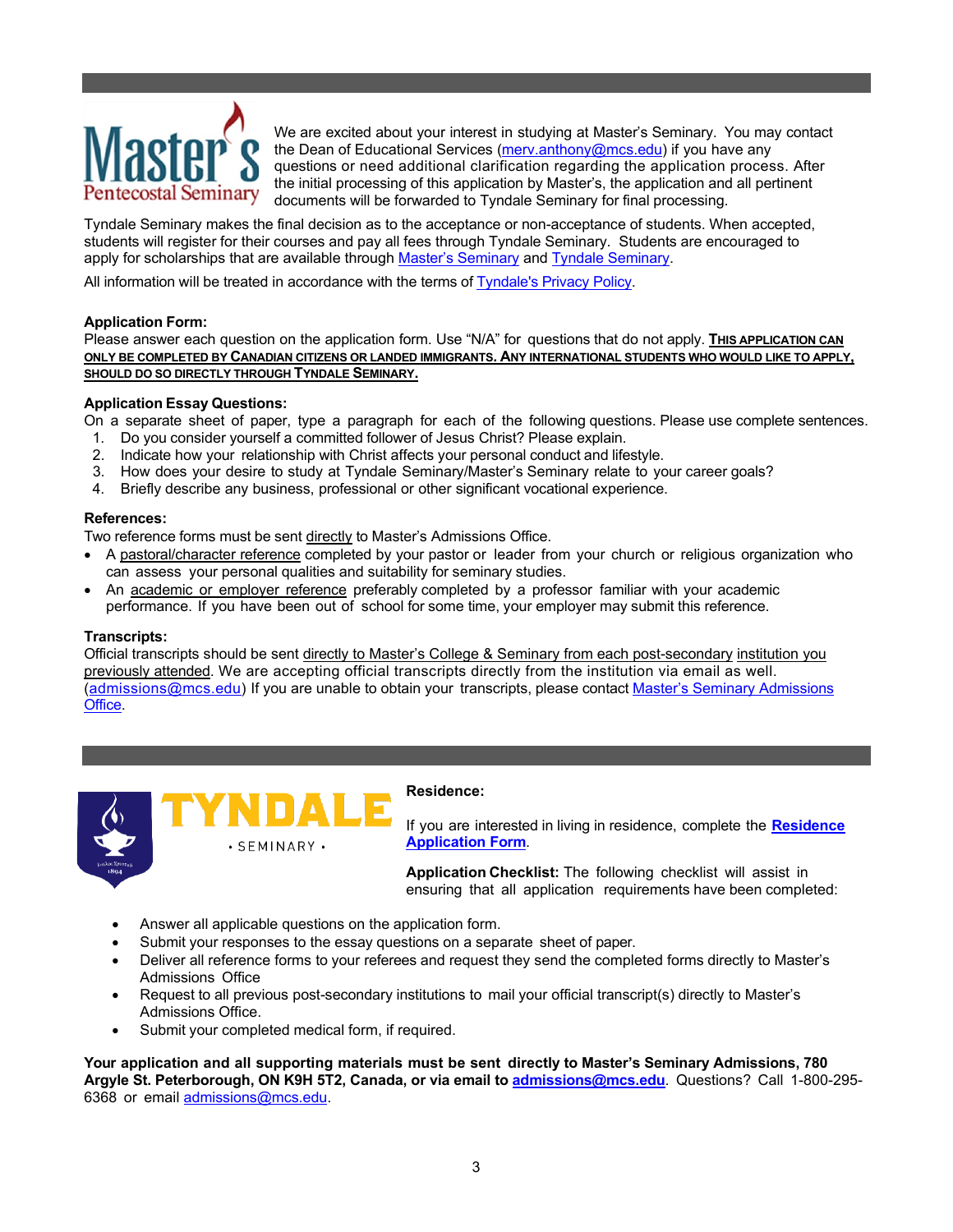

## **STATEMENT OF FAITH**

We believe the Holy Scripture to be the divinely inbreathed, infallible, inerrant and authoritative Word of God.

- We believe that there is one God, eternally existent in the persons of the Holy Trinity.
- We believe in the virgin birth of the Lord Jesus Christ, His unqualified deity, His sinless humanity, and perfect life, the eternal all-sufficiency of His atoning death, His bodily resurrection, His ascension to the Father's right hand, and His personal coming again at His second advent.
- We believe that justification is a judicial act of God on the believer's behalf, solely on the merits of Christ and that regeneration by the power of the Holy Spirit is absolutely essential for personal salvation.
- We believe in holy living, the present day reality of the baptism of the Holy Spirit, and the Lord's supernatural healing of the body.
- We believe in ordinances of Christian baptism by immersion for believers, and the Lord's Supper.
- We believe in the eternal blessedness of the redeemed in heaven and the eternal doom of the unregenerate in the lake of fire.



## **STATEMENT OF FAITH Preamble**

Tyndale Seminary is a Christian institution of higher education standing in the Protestant Evangelical tradition. With all Christians

East and West, North and South, we affirm the historic Apostles' and Nicene creeds, and we affirm our spiritual kinship with all who seek to exalt and serve the Lord Jesus Christ.

We are also rooted in the Protestant Reformation with its conviction concerning the Lordship of Jesus Christ and the normative authority of Scripture. In the tradition of the Evangelical awakenings, we proclaim the message of a personal faith in the crucified Christ and a transformed life through the Spirit. Born out of the world missionary movement of the 19th century, we continue to serve the global Church in all its cultural diversity. We embrace the biblical call to seek justice and peace and to serve the poor, the vulnerable, and the oppressed.

The following Statement of Faith reflects our own specific theological identity within that world-wide Church.

### *Statement of Faith*

"We believe that:

[1] there is but one true and living God who exists eternally in three persons, the Father, the Son, and the Holy Spirit. God alone is Creator, Preserver and Governor of all things visible and invisible, at work in the world to redeem creation.

[2] the eternal Son of God, incarnate in Jesus of Nazareth, was conceived by the Holy Spirit and born of the Virgin Mary. He declared God's Kingdom and embodied that reign in His acts. Having rendered a life of perfect human obedience to the Father, He died on the cross as a vicarious and victorious atonement for sin. In His atoning death and bodily resurrection, Christ opened the way of rescue from sin and death, reconciling the world to God. Exalted as Lord, He continues to intercede on behalf of His people.

[3] the Bible, both Old and New Testaments together, is Holy Scripture. It is the authoritative written Word of God, inspired by the Holy Spirit, inerrant in all that it teaches, the one entirely trustworthy rule for faith and life.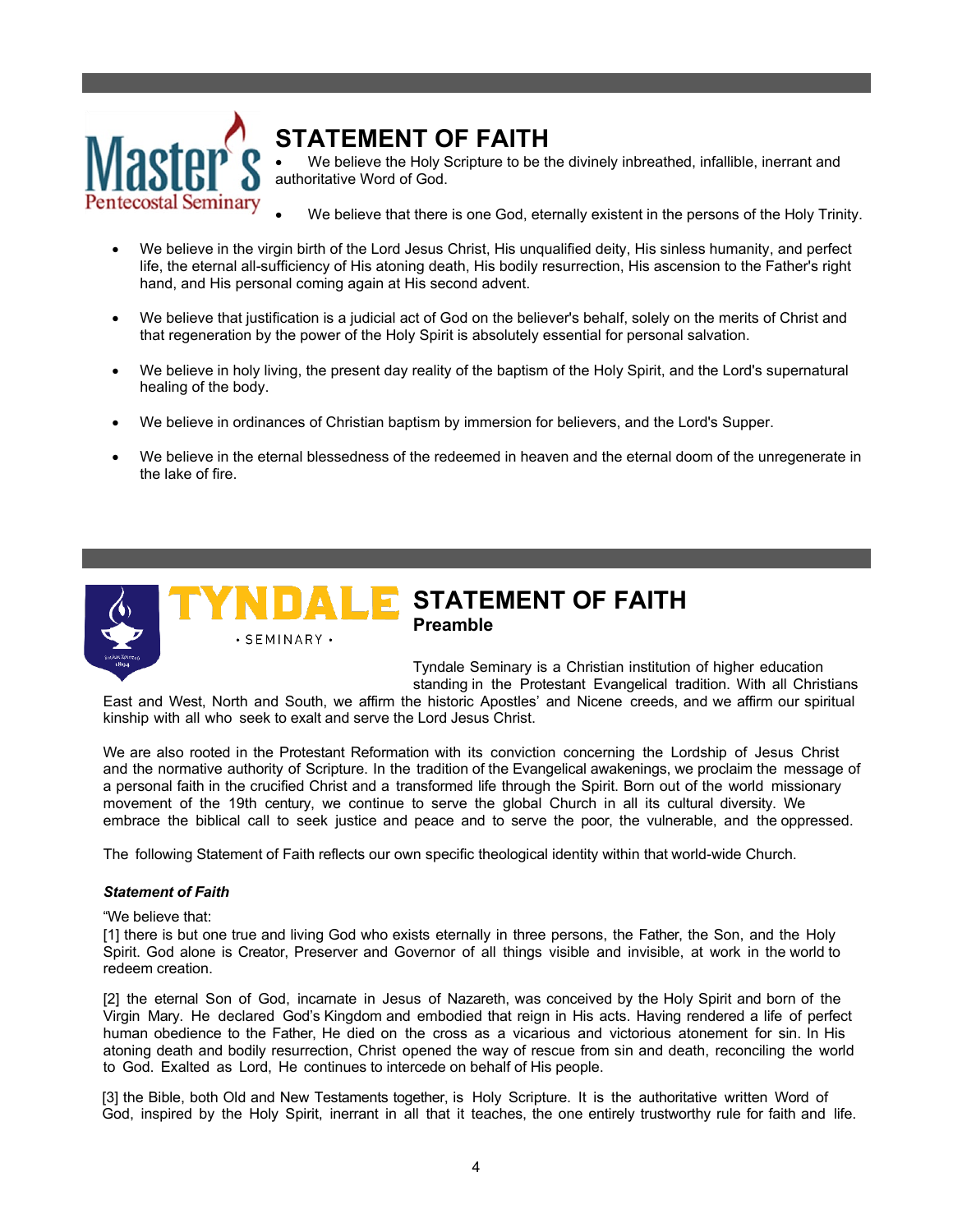The teachings of Holy Scripture are apprehended through the careful study of the text in all its dimensions, together with prayerful theological reflection, under the guidance of God's Spirit.

[4] human beings alone, both male and female, are created in the image of God. All people are made to enjoy relationship with God, with one another, and with the good creation of which we are stewards. Humankind's sinful disobedience has incurred God's just judgment, bringing sin, guilt, depravity and misery upon all humanity.

[5] God in mercy and grace redeems all who repent of their sin and trust Jesus Christ alone for their salvation, justifying them through faith in the Saviour, restoring their relationship with Him, giving them new life by the Holy Spirit, and empowering them for discipleship.

[6] the one holy, catholic and apostolic church occurs in local communities of believers all over the world. The Church is the Body of Christ, the people of God, and the fellowship of the Spirit, sent into the world to glorify Jesus Christ and to bear witness to God's dawning Kingdom in word and deed.

[7] on a day that has been appointed, Jesus Christ will appear again as judge to raise the righteous unto eternal blessing and the unrighteous unto eternal separation from God. He will consummate His kingdom of peace, and His redeemed will enjoy everlasting life, reigning with Christ in the new heavens and the new earth."

Approved by the Board of Governors September 10, 2008

## **Community Standards**

Tyndale University College & Seminary is an institution of higher education, distinctly Christian and standing in the Protestant Evangelical tradition. With Christians East and West, North and South, we affirm the historic Apostles' and Nicene creeds, and we affirm our spiritual kinship with all who seek to exalt and serve the Lord Jesus Christ.

Tyndale is also rooted in the Protestant Reformation with its conviction concerning the Lordship of Jesus Christ and the normative authority of Scripture. In the tradition of the Evangelical awakenings, we proclaim the message of a personal faith in the crucified Christ and a transformed life through the Spirit. We are also dedicated to serving the global Church in all its cultural diversity. We embrace the biblical call to seek justice and peace and to serve the poor, the vulnerable, and the oppressed.

As a Christian institution of higher education marked by its transdenominational character and a diverse constituency, Tyndale understands, as described in our Statement of Faith, that the Bible, inspired by the Holy Spirit, is the authoritative written Word of God and useful for personal and community life. It is in this that we believe that people best flourish by affirming its teaching and striving to live by its precepts.

As members of Tyndale, we strive to live lives that nurture a grace-filled community that honours God in its actions, attitudes and beliefs. We long that all in our community daily edge toward personal transformation of character that is marked by the fruit of the Spirit: love, joy, peace, kindness, generosity, faithfulness, gentleness and self-control (Galatians 5:22).

As an academic community, Tyndale University College & Seminary's main purpose is articulated in our mission statement:

Tyndale is dedicated to the pursuit of truth, to excellence in teaching, learning and research, for the enriching of mind, heart and character, to serve the church and the world for the glory of God.

With our mission statement guiding us, Tyndale is committed to being a community focused on academic endeavours, community life, and Christian formation. To this end, Tyndale strives to be a place where all of its members – Christian administrators, staff, and faculty, along with students who have chosen to study at Tyndale – exhibit concern for the well-being of others and engage in open, rigorous, and respectful intellectual inquiry. These commitments are supported by patterns of biblical belief and behaviour that foster a distinctively Christian learning and working environment.

As it is with all institutions, membership has responsibilities. Therefore, as responsible members of the Tyndale community, each ought to contribute in meaningful ways to our common good. We know that individualism is a strongly held value in our culture. We believe, in congruence with the Christian Scriptures and a Christian worldview, where selfsacrifice and service for the greater good and the benefit of the community are highly valued. So it is with this in mind that we believe all members of the Tyndale University College & Seminary community will aspire to exemplify attitudes and to exercise biblical virtues.

Therefore, we commit to: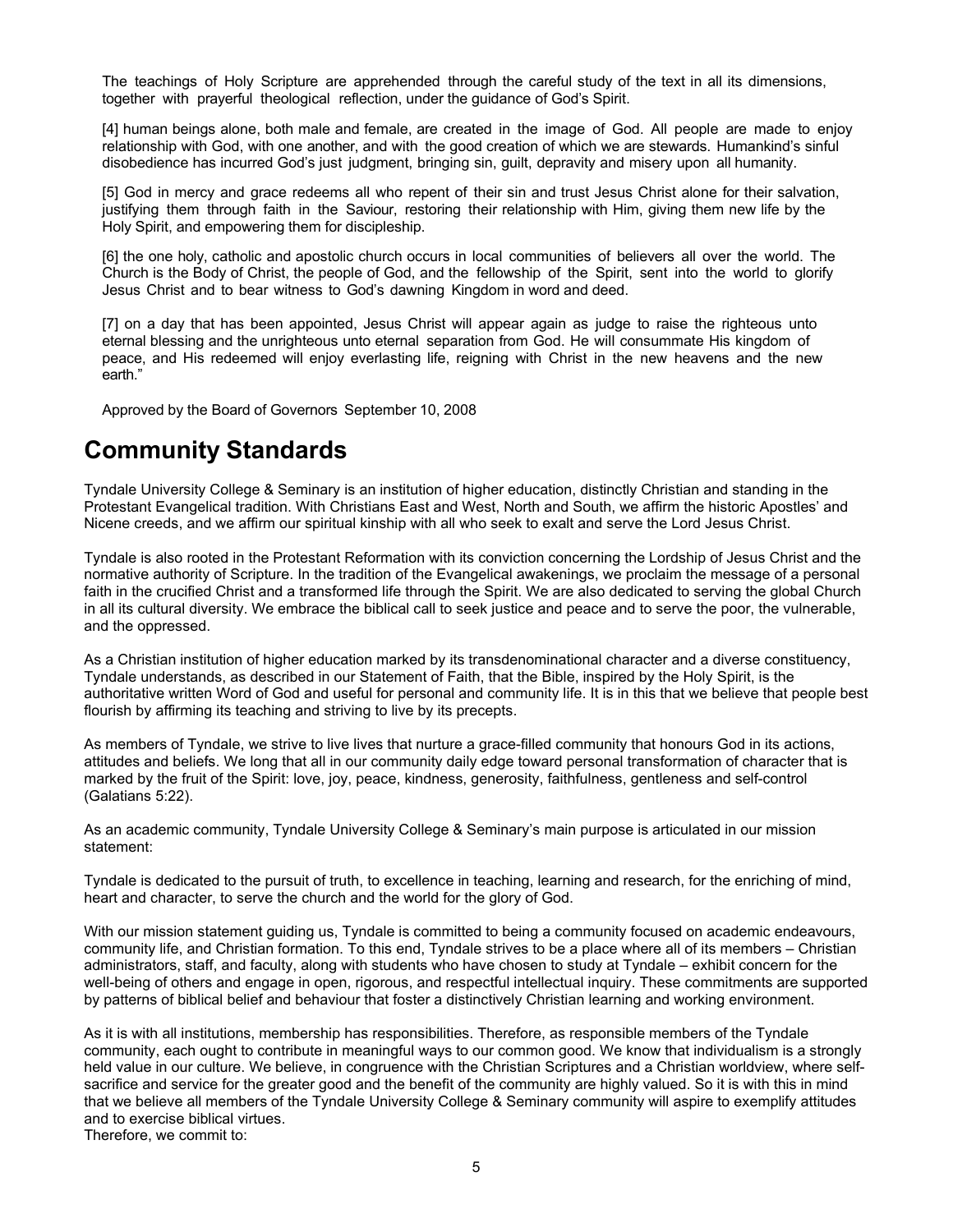- live commendable lives characterized by honesty, civility, truthfulness, generosity and integrity communicate, by various means, in ways that encourage others while respecting the need to correct as required
- honour all persons and their ideas with respect and dignity
- be responsible citizens both locally and globally, submitting to the laws of this country, and contributing to the welfare of creation and society
- practice sexual fidelity and appropriate intimacy in all relationships and reserve sexual expressions of intimacy for biblical marriage between a woman and a man, and within marriage taking every reasonable step to resolve conflict and avoid divorce
- encourage and support other members of the community in their pursuit of these values and ideals, while extending forgiveness, accountability, restoration, and healing to one another.

In addition, for the sake of our community and in keeping with the Christian Scriptures that draw us into the way of a virtuous and ordered life, members of the Tyndale community will refrain from the following:

- using illegal drugs or abusing prescription drugs
- using alcohol or marijuana on campus or at campus-related activities and irresponsibly using alcohol by drinking to excess and or participating in high‐risk drinking at any time
- engaging in dishonest practices including plagiarism, theft, fraud, breach of trust or confidence
- promoting religious beliefs incompatible with Christian faith
- engaging in degrading, dehumanizing, exploitive, hateful, or gratuitously violent activities including the use of pornography in any form
- using profanity and obscene speech
- participating in violent or abusive behaviour and harassment of any kind.

These community standards and expectations, considered central to preserving and promoting the distinctly evangelical Christian character of Tyndale University College & Seminary and the health of our Christian community, are applicable to all members of the Tyndale community – administrators, faculty, staff, and all students. By virtue of membership in this community, all are expected to honour these standards and refrain from conduct that would be inconsistent with them.

**Please print and sign your name in the box below to indicate your agreement to follow Tyndale's Community Standards.**

| Name:                                                                                                                |
|----------------------------------------------------------------------------------------------------------------------|
| (Please Print)                                                                                                       |
| Date: <u>Date: Date: Date: Date: Date: Date: Date: Date: Date: Date: Date: Date: Date: Date: Date: Date: Date: D</u> |
|                                                                                                                      |



# **Credentials with the PAOC**

The completion of the M.Div. program **(with four core Pentecostal courses)** and the MTS (Pentecostal Studies) program **(with the addition of two additional courses to be chosen later)** satisfies the **educational requirements** for the Licensed Minister credential

with the Pentecostal Assemblies of Canada. Additional information regarding the other requirements necessary for obtaining ministerial credentials is available from the district offices of the PAOC.

## **Available Scholarships**

**Additional information** regarding scholarships is available at [Master's Seminary – Financial Aid](http://mpseminary.com/financial-aid) or by contacting Merv Anthony (Dean of Educational Services) via email: [merv.anthony@mcs.edu](mailto:merv.anthony@mcs.edu) or phone: (705) 749-0725 ext. 236.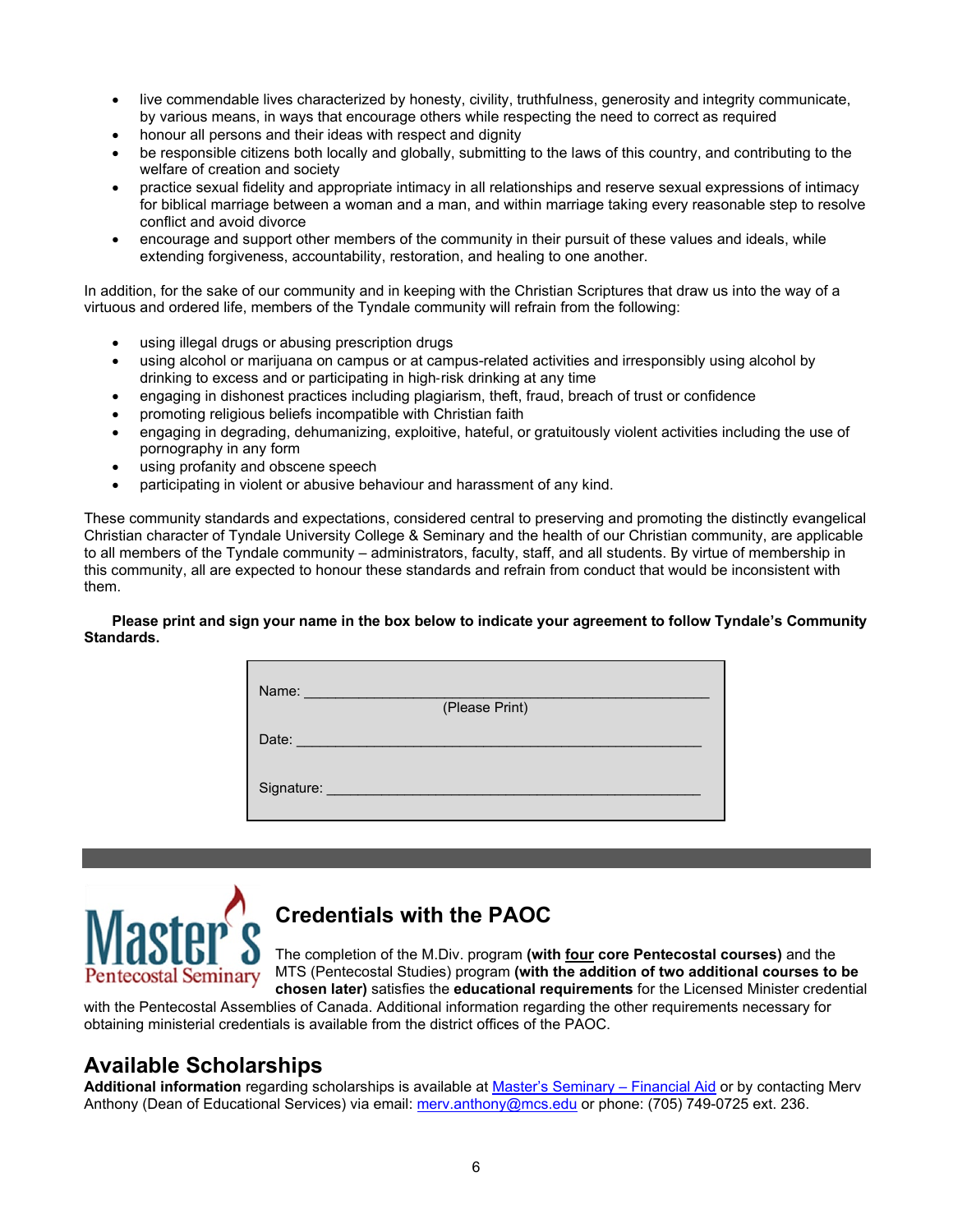



# **Seminary Application Form**

When completed, return the application and supporting documents to directly to Master's Seminary Admissions, 780 Argyle St. Peterborough, ON K9H 5T2, Canada, or via email to [admissions@mcs.edu.](mailto:admissions@mcs.edu) All information will be treated in accordance with the terms of Tyndale's [Privacy Policy.](http://www.tyndale.ca/privacy)

### **STEP 1: PERSONAL INFORMATION**

| Legal Name:                      |                                                          |                                   |                        |                     |                                                                                |                                                                                                                                      |                   |                      |        |
|----------------------------------|----------------------------------------------------------|-----------------------------------|------------------------|---------------------|--------------------------------------------------------------------------------|--------------------------------------------------------------------------------------------------------------------------------------|-------------------|----------------------|--------|
|                                  | Last                                                     |                                   |                        |                     | First                                                                          |                                                                                                                                      |                   | Middle Initial       |        |
|                                  |                                                          | Maiden Name (If applicable)       |                        |                     | <b>Preferred Name</b>                                                          |                                                                                                                                      |                   |                      |        |
| Home Address:                    |                                                          |                                   |                        |                     |                                                                                |                                                                                                                                      |                   |                      |        |
|                                  |                                                          | <b>Street and Mailing Address</b> |                        |                     |                                                                                |                                                                                                                                      |                   | Apartment/Unit #     |        |
|                                  | City                                                     |                                   |                        |                     |                                                                                | Province/State                                                                                                                       |                   | Postal Code/ZIP Code |        |
|                                  | Home Phone                                               |                                   |                        | Cell/Business Phone |                                                                                |                                                                                                                                      |                   | <b>Email Address</b> |        |
| Marital<br>Status:               | Married $\Box$                                           | Single                            | Status in<br>Canada: □ |                     | Citizen   Landed Immigrant                                                     |                                                                                                                                      | Gender: $\square$ | Male $\Box$          | Female |
|                                  |                                                          |                                   |                        |                     | APPLY, SHOULD DO SO DIRECTLY THROUGH TYNDALE SEMINARY.                         | NOTE: THIS APPLICATION CAN ONLY BE COMPLETED BY CANADIAN CITIZENS OR LANDED IMMIGRANTS. ANY INTERNATIONAL STUDENTS WHO WOULD LIKE TO |                   |                      |        |
| Date of Birth                    |                                                          |                                   | Church Info:           |                     | Church Name                                                                    |                                                                                                                                      |                   | City or Town         |        |
|                                  |                                                          |                                   |                        |                     |                                                                                |                                                                                                                                      |                   |                      |        |
| Social Insurance Number          |                                                          |                                   |                        |                     | Denomination                                                                   |                                                                                                                                      |                   | Pastor's Name        |        |
|                                  |                                                          |                                   |                        |                     | <b>STEP 2: ACADEMIC INFORMATION</b>                                            |                                                                                                                                      |                   |                      |        |
| When would<br>you like to start: | Fall                                                     | Winter                            | Summer                 |                     | full-time?                                                                     | Will you be attending                                                                                                                | <b>YES</b>        |                      | NO     |
| <b>Program of Interest:</b>      |                                                          |                                   |                        |                     |                                                                                |                                                                                                                                      |                   |                      |        |
|                                  | □ Graduate Diploma in Pentecostal Studies (Diploma 1 yr) |                                   |                        |                     |                                                                                |                                                                                                                                      |                   |                      |        |
|                                  |                                                          |                                   |                        |                     | □ Master of Theological Studies in Pentecostal Studies (MTS Degree 2 yr)       |                                                                                                                                      |                   |                      |        |
|                                  |                                                          |                                   |                        |                     | □ Master of Divinity with Pentecostal Studies Concentration (MDiv Degree 3 yr) |                                                                                                                                      |                   |                      |        |
|                                  |                                                          |                                   |                        |                     |                                                                                | Education History: (Please record all post-secondary schools below and have all transcripts sent directly to Master's.)              |                   |                      |        |

*Institution Name Country Degree Earned GPA/Average Dates Attended*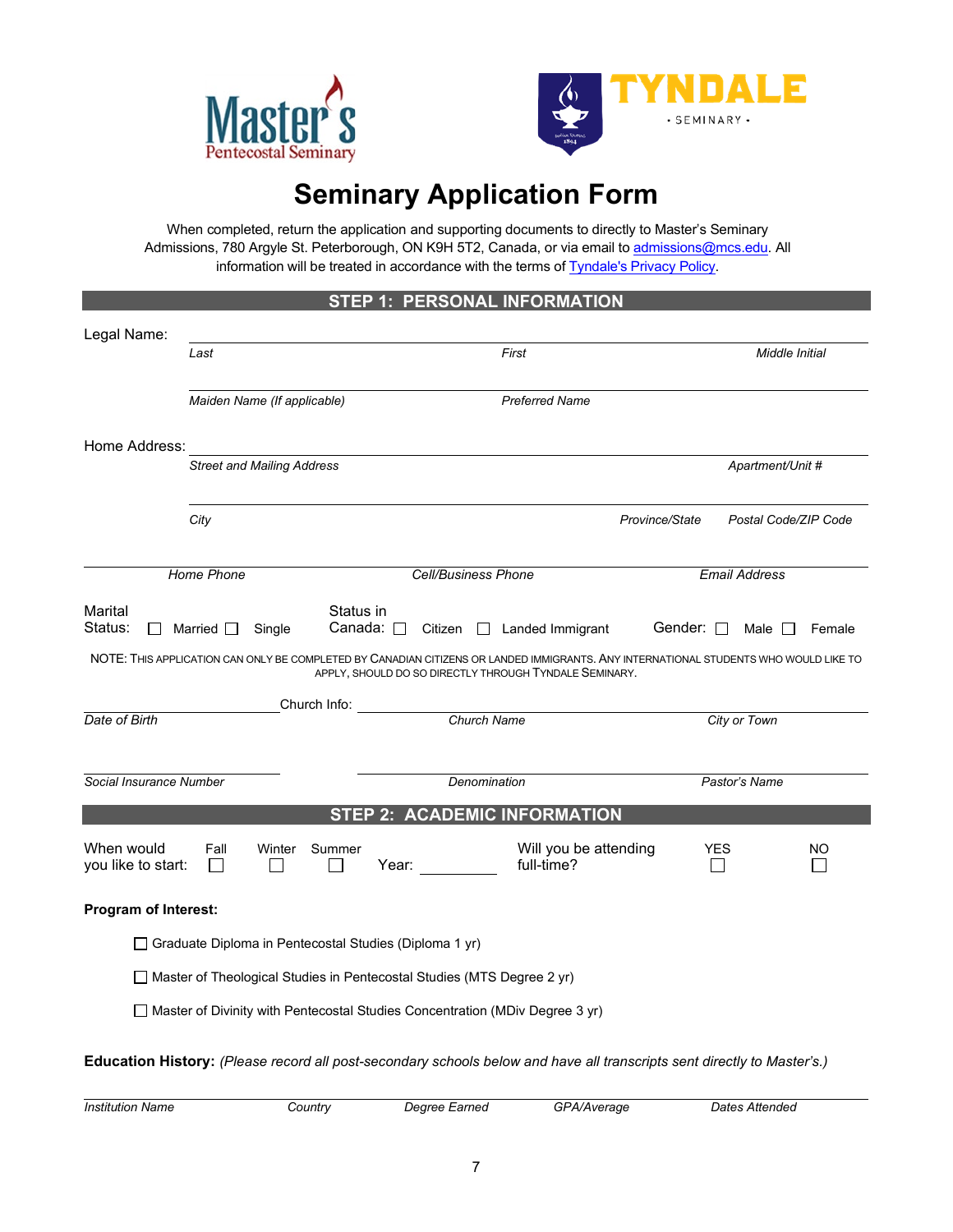| <b>Institution Name</b> |                               | Country                                                                                                                                                                             |              | Degree Earned                                         | GPA/Average           | Dates Attended                                                                                                                                                                                                                                         |
|-------------------------|-------------------------------|-------------------------------------------------------------------------------------------------------------------------------------------------------------------------------------|--------------|-------------------------------------------------------|-----------------------|--------------------------------------------------------------------------------------------------------------------------------------------------------------------------------------------------------------------------------------------------------|
| <b>Institution Name</b> |                               | Country                                                                                                                                                                             |              | Degree Earned                                         | GPA/Average           | Dates Attended                                                                                                                                                                                                                                         |
|                         |                               |                                                                                                                                                                                     |              | STEP 3: ADDITIONAL CONTACT INFORMATION                |                       |                                                                                                                                                                                                                                                        |
|                         | <b>Reference Information:</b> |                                                                                                                                                                                     |              |                                                       |                       |                                                                                                                                                                                                                                                        |
|                         | Pastoral/Character            |                                                                                                                                                                                     |              |                                                       |                       |                                                                                                                                                                                                                                                        |
| <b>First Name</b>       |                               | Last Name                                                                                                                                                                           |              | Relationship                                          |                       | <b>Email Address</b>                                                                                                                                                                                                                                   |
|                         | <b>Academic or Employer</b>   |                                                                                                                                                                                     |              |                                                       |                       |                                                                                                                                                                                                                                                        |
| <b>First Name</b>       |                               | Last Name                                                                                                                                                                           |              | Relationship                                          |                       | <b>Email Address</b>                                                                                                                                                                                                                                   |
|                         | <b>Emergency Contact:</b>     |                                                                                                                                                                                     |              |                                                       |                       |                                                                                                                                                                                                                                                        |
|                         |                               | Parent or Guardian                                                                                                                                                                  |              | Spouse                                                |                       | <b>Other Relative</b>                                                                                                                                                                                                                                  |
| <b>First Name</b>       |                               | Last Name                                                                                                                                                                           |              |                                                       | Maiden Name (if appl) | <b>Preferred Name</b>                                                                                                                                                                                                                                  |
| <b>Email Address</b>    |                               | Home Phone                                                                                                                                                                          |              |                                                       |                       | Cell/Business Phone                                                                                                                                                                                                                                    |
|                         |                               |                                                                                                                                                                                     |              | <b>STEP 4: SUPPORTING DOCUMENTS &amp; DECLARATION</b> |                       |                                                                                                                                                                                                                                                        |
|                         |                               | acceptance of the applicant by the institution. Please refer to <b>Tyndale's Academic Calendar</b> .<br>Please check the top three influences on your decision to apply to Tyndale: |              |                                                       |                       | Your application will be considered complete once reference forms, transcripts and any required application supplements<br>are submitted in full to Master's Admissions Office. The submission of an incomplete or complete application does not imply |
|                         |                               | <b>Church Leaders or Pastors</b>                                                                                                                                                    |              | <b>Tyndale Website</b>                                |                       | Conference or Event Booth                                                                                                                                                                                                                              |
|                         | Parents or Guardians          |                                                                                                                                                                                     |              | Master's Seminary Website                             |                       | <b>Current Applicant</b>                                                                                                                                                                                                                               |
|                         | Family                        |                                                                                                                                                                                     |              | Radio Advertisement                                   |                       | Other: Specify Below                                                                                                                                                                                                                                   |
| $\mathbf{I}$            |                               | Encounter Day or Campus Visit                                                                                                                                                       | $\mathbf{I}$ | Former Applicant or Alumni                            |                       |                                                                                                                                                                                                                                                        |
|                         | Advertisement                 |                                                                                                                                                                                     | $\mathbf{I}$ | Personal Visit                                        |                       |                                                                                                                                                                                                                                                        |
| <b>Conditions:</b>      |                               | the information provided in this application is complete and correct.                                                                                                               |              |                                                       |                       | I am aware of the Statement of Faith and Community Standards of Tyndale Seminary and Master's Seminary, and I certify that                                                                                                                             |

| Sign<br>nature. |              |  |  |  | ----- |
|-----------------|--------------|--|--|--|-------|
|                 | $\sim$ $  -$ |  |  |  |       |

*(Please sign, do not print name)*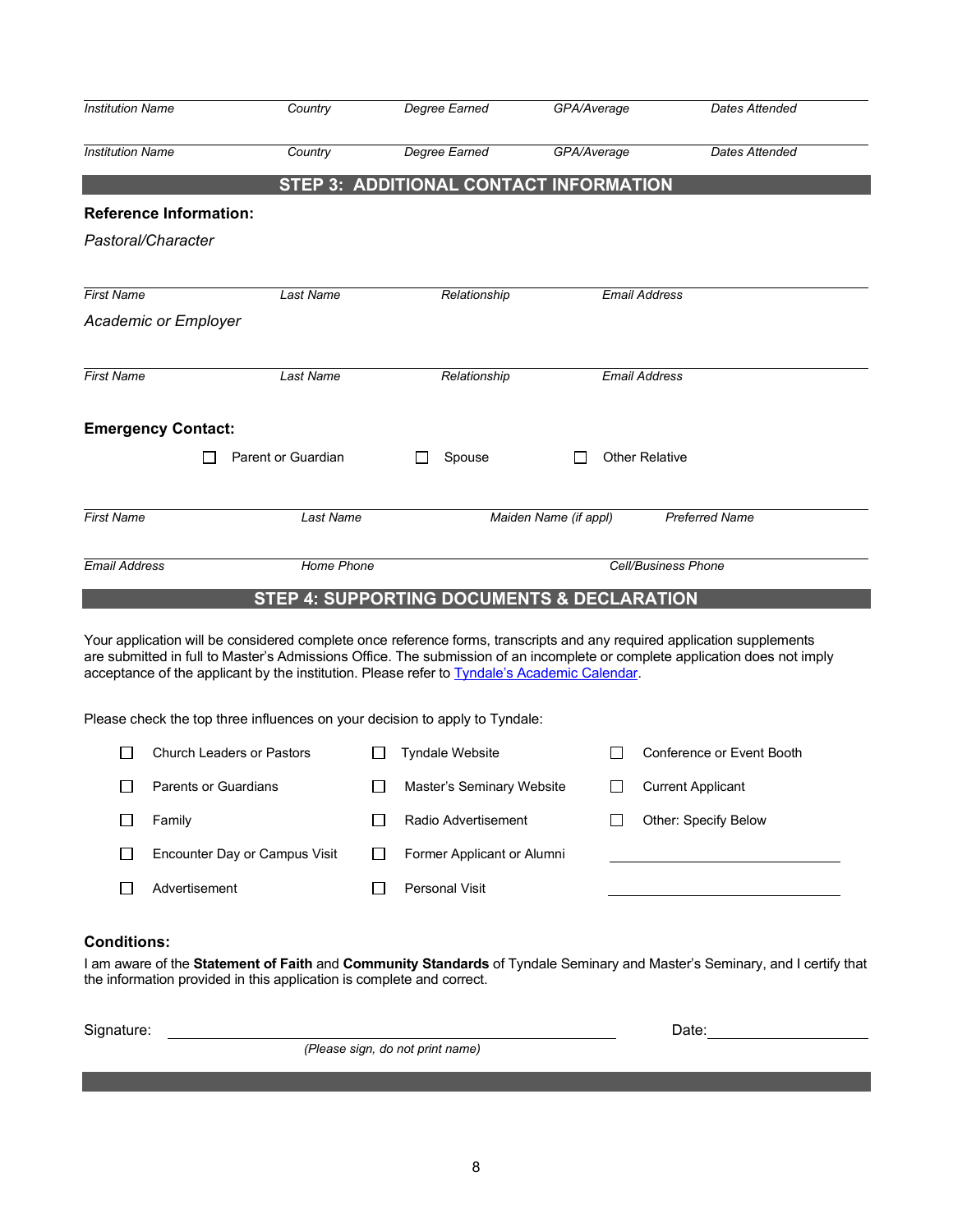



# **Reference – Pastoral**

| Applicant             |                                   |                     |                      |                      |
|-----------------------|-----------------------------------|---------------------|----------------------|----------------------|
| Name:                 |                                   |                     |                      |                      |
|                       | Last                              | First               | Date                 |                      |
| Applicant<br>Address: |                                   |                     |                      |                      |
|                       | <b>Street and Mailing Address</b> |                     |                      | Apartment/Unit #     |
|                       | City                              |                     | Province/State       | Postal Code/ZIP Code |
| Home Phone            |                                   | Cell/Business Phone | <b>Email Address</b> |                      |

#### **Instructions**

**Applicant:** The Pastoral/Character Reference form must be completed by your pastor or a leader in your church or religious organization. References from family members will **not** be accepted. Contact us if you have questions. Complete the top portion of this form with your information and then provide the form to your referee.

**Referee:** Please complete both sides of this form. We appreciate your honest evaluation of the applicant and your assessment of the applicant's academic and ministry potential. Upon completion, please submit this form directly to Master's Seminary Admissions, 780 Argyle St. Peterborough, ON K9H 5T2, Canada, or via email to [admissions@mcs.edu.](mailto:admissions@mcs.edu) All information will be treated in accordance with the terms of [Tyndale's](https://www.tyndale.ca/privacy) Privacy Policy.

| About the Applicant (to be completed by the referee)                                |                   |          |                 |             |  |           |  |
|-------------------------------------------------------------------------------------|-------------------|----------|-----------------|-------------|--|-----------|--|
| How long have you known the Applicant?                                              | Years:            | Months:  |                 |             |  |           |  |
| How well do you know the Applicant?<br>(Please check one)                           | By name and sight | Casually | $\mathsf{L}$    | Fairly well |  | Very well |  |
| In what capacity?                                                                   |                   |          |                 |             |  |           |  |
| Do you consider the Applicant to be a good candidate for Master's/Tyndale Seminary? | YES               | NO.      | Please explain. |             |  |           |  |
|                                                                                     |                   |          |                 |             |  |           |  |

### **About the Referee**

| Name of Referee (Please PRINT) | Date                       |
|--------------------------------|----------------------------|
| Name of Church or Organization | <b>Church Denomination</b> |
| <b>Address</b>                 | Position/Title             |
| Signature                      | Phone<br>Email             |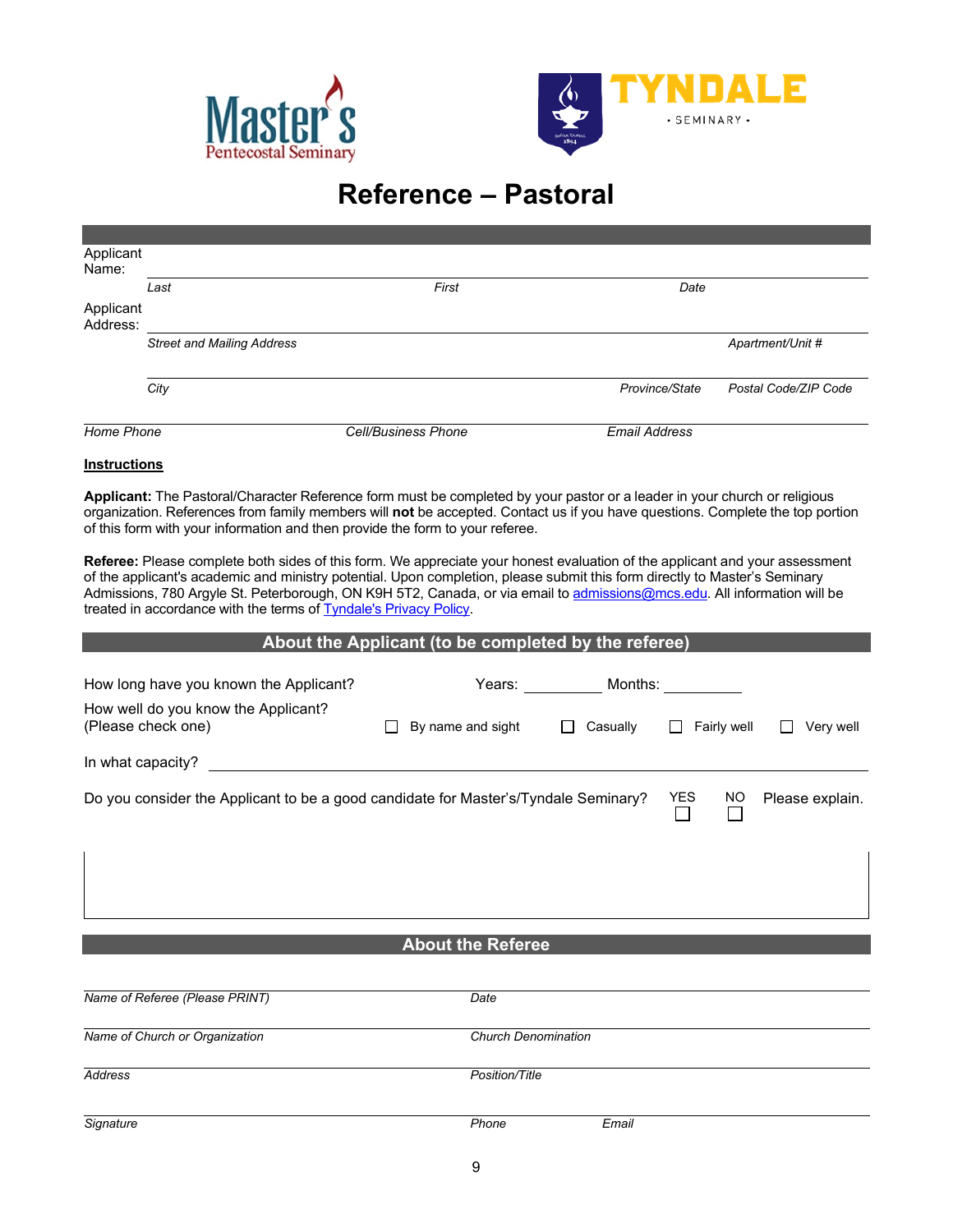### **Personal Knowledge Matrix**

Please rate the applicant by marking the appropriate box under the headings below. To best assist the Admissions Committee, please provide a brief comment or example to supplement or interpret your rating of the applicant.

| <b>Characteristic/Quality</b>                                       | Excellent,<br>Outstanding,<br><b>Strong</b> | Good, Above<br>Average       | Average | <b>Below</b><br>Average,<br>Weak | <b>Unable to</b><br>Observe, Tell |
|---------------------------------------------------------------------|---------------------------------------------|------------------------------|---------|----------------------------------|-----------------------------------|
| Leadership ability or potential                                     |                                             |                              |         |                                  |                                   |
| Comments:                                                           |                                             |                              |         |                                  |                                   |
| Energy and perseverance                                             |                                             |                              |         |                                  |                                   |
| Comments:                                                           |                                             |                              |         |                                  |                                   |
| Ability to work collaboratively                                     |                                             |                              |         |                                  |                                   |
| Comments:                                                           |                                             |                              |         |                                  |                                   |
| Sense of purpose                                                    |                                             |                              |         |                                  |                                   |
| Comments:                                                           |                                             |                              |         |                                  |                                   |
| Integrity, spiritual growth                                         |                                             |                              |         |                                  |                                   |
| Comments:                                                           |                                             |                              |         |                                  |                                   |
| Maturity and emotional stability                                    |                                             |                              |         |                                  |                                   |
| Comments:                                                           |                                             |                              |         |                                  |                                   |
| Speech and conduct consistent<br>with applicant's Christian beliefs |                                             |                              |         |                                  |                                   |
| Comments:                                                           |                                             |                              |         |                                  |                                   |
| Ability to express ideas in writing                                 |                                             |                              |         |                                  |                                   |
| Comments:                                                           |                                             |                              |         |                                  |                                   |
| Ability to communicate verbally                                     |                                             |                              |         |                                  |                                   |
| Comments:                                                           |                                             |                              |         |                                  |                                   |
| Critical thinking, problem solving<br>skills                        |                                             |                              |         |                                  |                                   |
| Comments:                                                           |                                             |                              |         |                                  |                                   |
| Overall intellectual ability                                        |                                             |                              |         |                                  |                                   |
| Comments:                                                           |                                             |                              |         |                                  |                                   |
| Anticipated achievement in<br>seminary                              |                                             |                              |         |                                  |                                   |
| Comments:                                                           |                                             |                              |         |                                  |                                   |
| Anticipated achievement in                                          |                                             |                              |         |                                  |                                   |
| ministry<br>Comments:                                               |                                             |                              |         |                                  |                                   |
|                                                                     |                                             |                              |         |                                  |                                   |
| <b>Recommendation for studies</b>                                   | I recommend<br>I do not recommend           | I recommend with reservation |         |                                  |                                   |
| Comments:                                                           |                                             |                              |         |                                  |                                   |
|                                                                     |                                             |                              |         |                                  |                                   |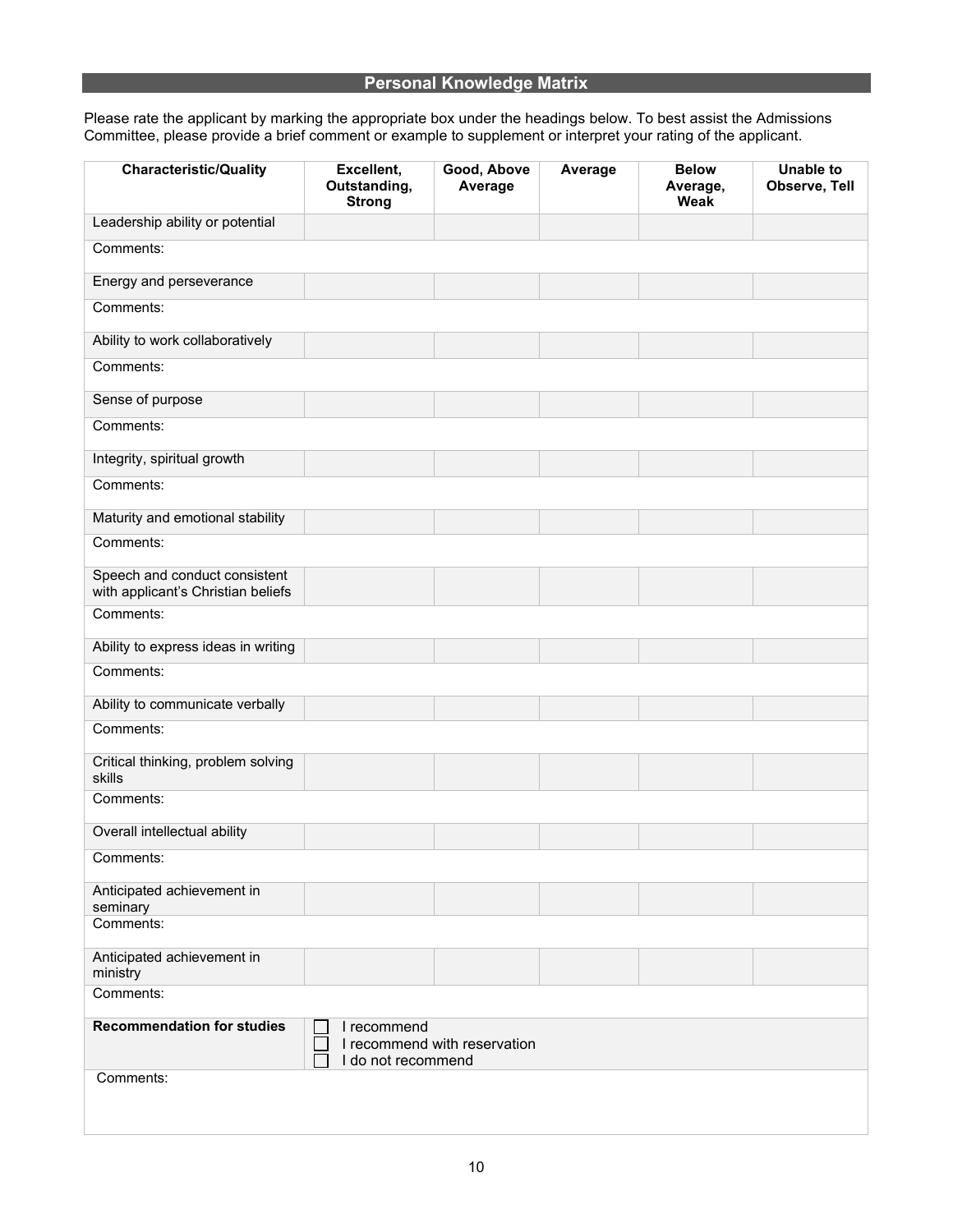



# **Reference – Academic/Employer**

| Applicant<br>Name:    |                                   |                     |                      |                      |
|-----------------------|-----------------------------------|---------------------|----------------------|----------------------|
|                       | Last                              | First               | Date                 |                      |
| Applicant<br>Address: |                                   |                     |                      |                      |
|                       | <b>Street and Mailing Address</b> |                     |                      | Apartment/Unit #     |
|                       | City                              |                     | Province/State       | Postal Code/ZIP Code |
| Home Phone            |                                   | Cell/Business Phone | <b>Email Address</b> |                      |

### **Instructions**

**Applicant:** The Academic/Employer Reference form should be completed by a professor able to assess your academic performance and suitability for seminary studies. If an academic referee is unavailable, you may request that an employer complete this reference form. References from family members are **not** accepted. Complete the top portion of this form with your information and then provide the form to your referee.

**Referee:** Please complete both sides of this form. We appreciate your honest evaluation of the applicant and your assessment of the applicant's academic and ministry potential. Upon completion, please submit this form directly to Master's Seminary Admissions Office, 780 Argyle St. Peterborough, ON K9H 5T2, Canada, or via email t[o admissions@mcs.edu.](mailto:admissions@mcs.edu) All information will be treated in accordance with the terms of **Tyndale's Privacy Policy**.

|                                                                                                     | About the Applicant (to be completed by the referee) |                            |                       |                 |  |  |  |
|-----------------------------------------------------------------------------------------------------|------------------------------------------------------|----------------------------|-----------------------|-----------------|--|--|--|
| How long have you known the Applicant?<br>How well do you know the Applicant?<br>(Please check one) | By name and sight                                    | Years: Months:<br>Casually | Fairly well<br>$\Box$ | Very well       |  |  |  |
|                                                                                                     |                                                      |                            |                       |                 |  |  |  |
| Do you consider the Applicant to be a good candidate for Master's/Tyndale Seminary?                 |                                                      |                            | YES.<br>NO.<br>$\Box$ | Please explain. |  |  |  |
|                                                                                                     |                                                      |                            |                       |                 |  |  |  |
|                                                                                                     | <b>About the Referee</b>                             |                            |                       |                 |  |  |  |
|                                                                                                     |                                                      |                            |                       |                 |  |  |  |
| Name of Referee (Please PRINT)                                                                      | Date                                                 |                            |                       |                 |  |  |  |
| <b>Address</b>                                                                                      | Position/Title                                       |                            |                       |                 |  |  |  |